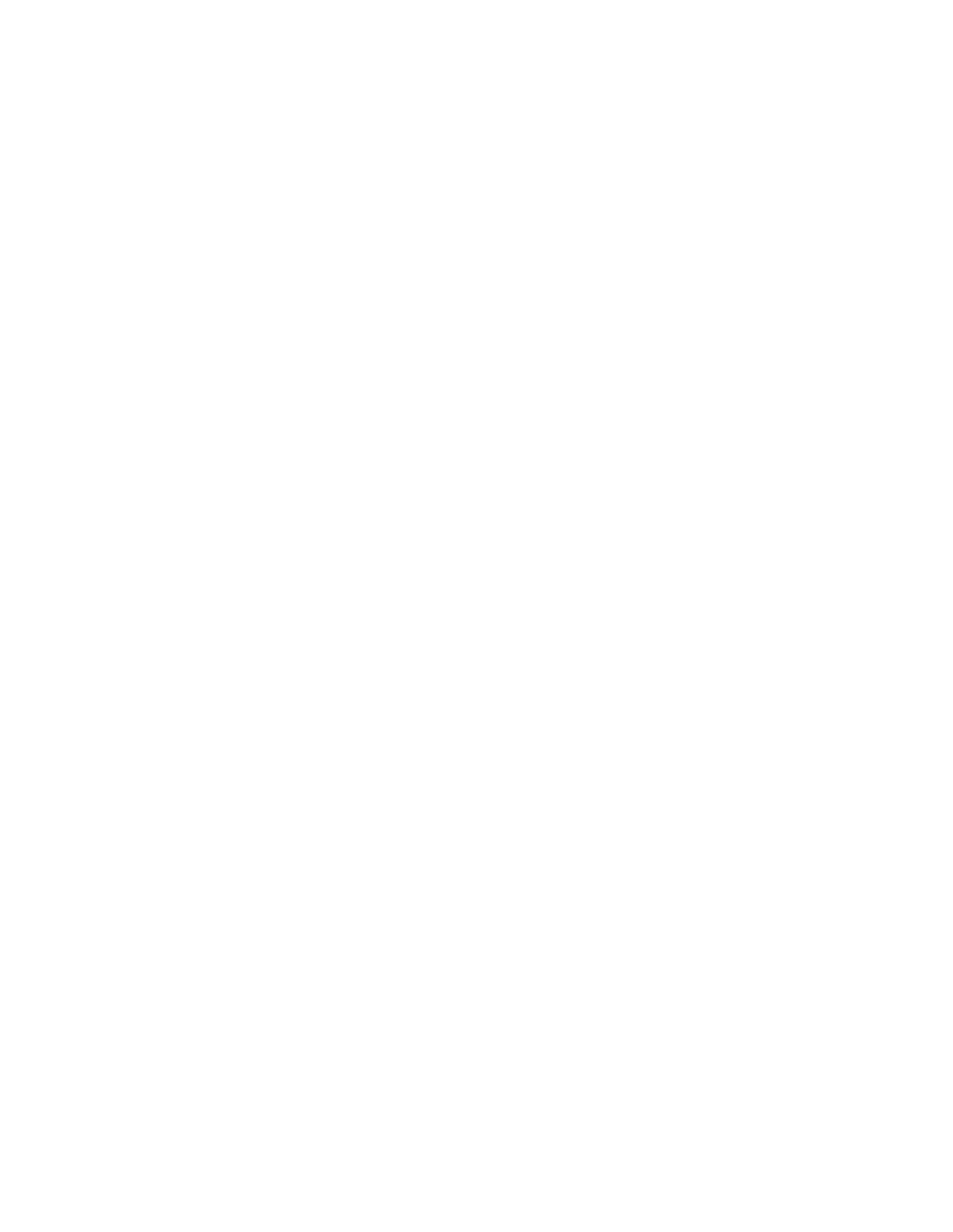**Order No. 18-033, 6:00 p.m. Public Hearing** on the recall petition of Donna Beeley, Board of Education, pursuant to Chapter 201 – the Town Charter. Sections 903.6 and 906.1. *[Town Council]*

| Town Council                       |                |
|------------------------------------|----------------|
| Sponsor                            | Recommendation |
| N/A                                |                |
| <b>First Reading/Vote</b>          |                |
| N/A                                |                |
| <b>Public Hearing</b>              |                |
| N/A                                |                |
| Second Reading/Final Approval/Vote |                |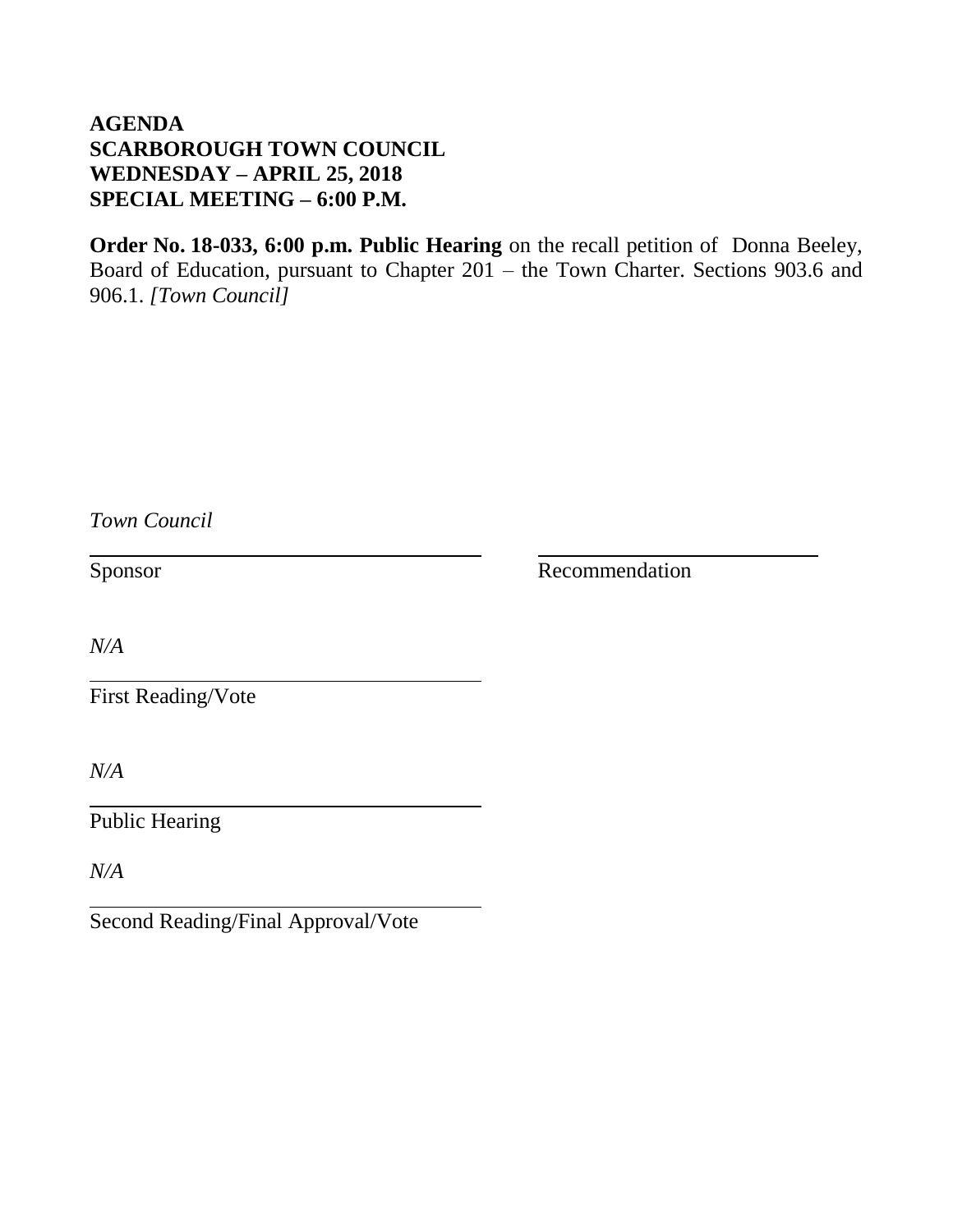**Order No. 18-034, 6:00 p.m. Public Hearing** on the recall petition of Cari Lyford, Board of Education, pursuant to Chapter 201 – the Town Charter. Sections 903.6 and 906.1. *[Town Council]*

| Town Council          |                |
|-----------------------|----------------|
| Sponsor               | Recommendation |
| N/A                   |                |
| First Reading/Vote    |                |
| N/A                   |                |
| <b>Public Hearing</b> |                |
| N/A                   |                |

Second Reading/Final Approval/Vote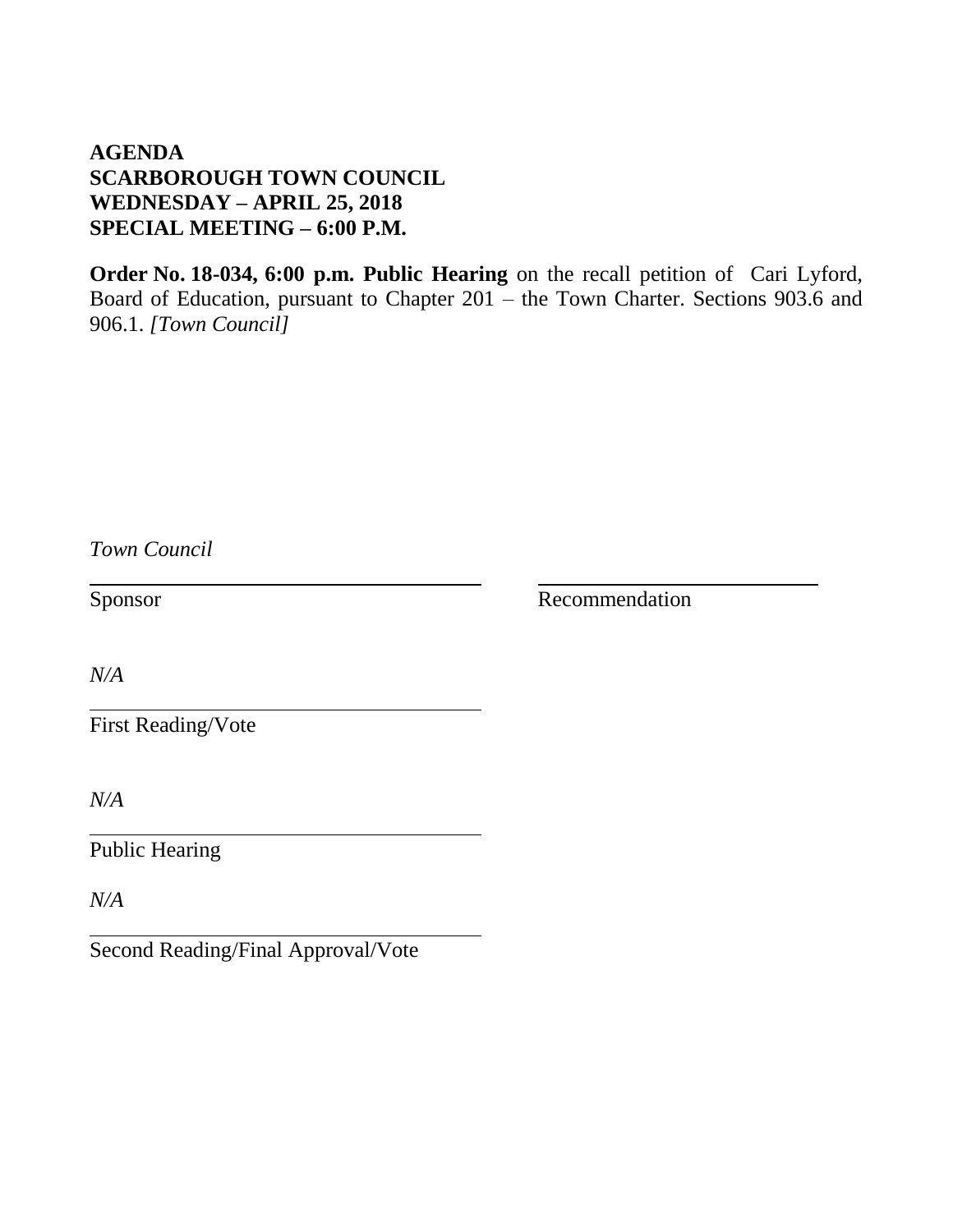**Order No. 18-035, 6:00 p.m. Public Hearing** on the recall petition of Jodi Shea, Board of Education, pursuant to Chapter 201 – the Town Charter. Sections 903.6 and 906.1. *[Town Council]*

| Town Council                       |                |
|------------------------------------|----------------|
| Sponsor                            | Recommendation |
| N/A                                |                |
| <b>First Reading/Vote</b>          |                |
| N/A                                |                |
| <b>Public Hearing</b>              |                |
| N/A                                |                |
| Second Reading/Final Approval/Vote |                |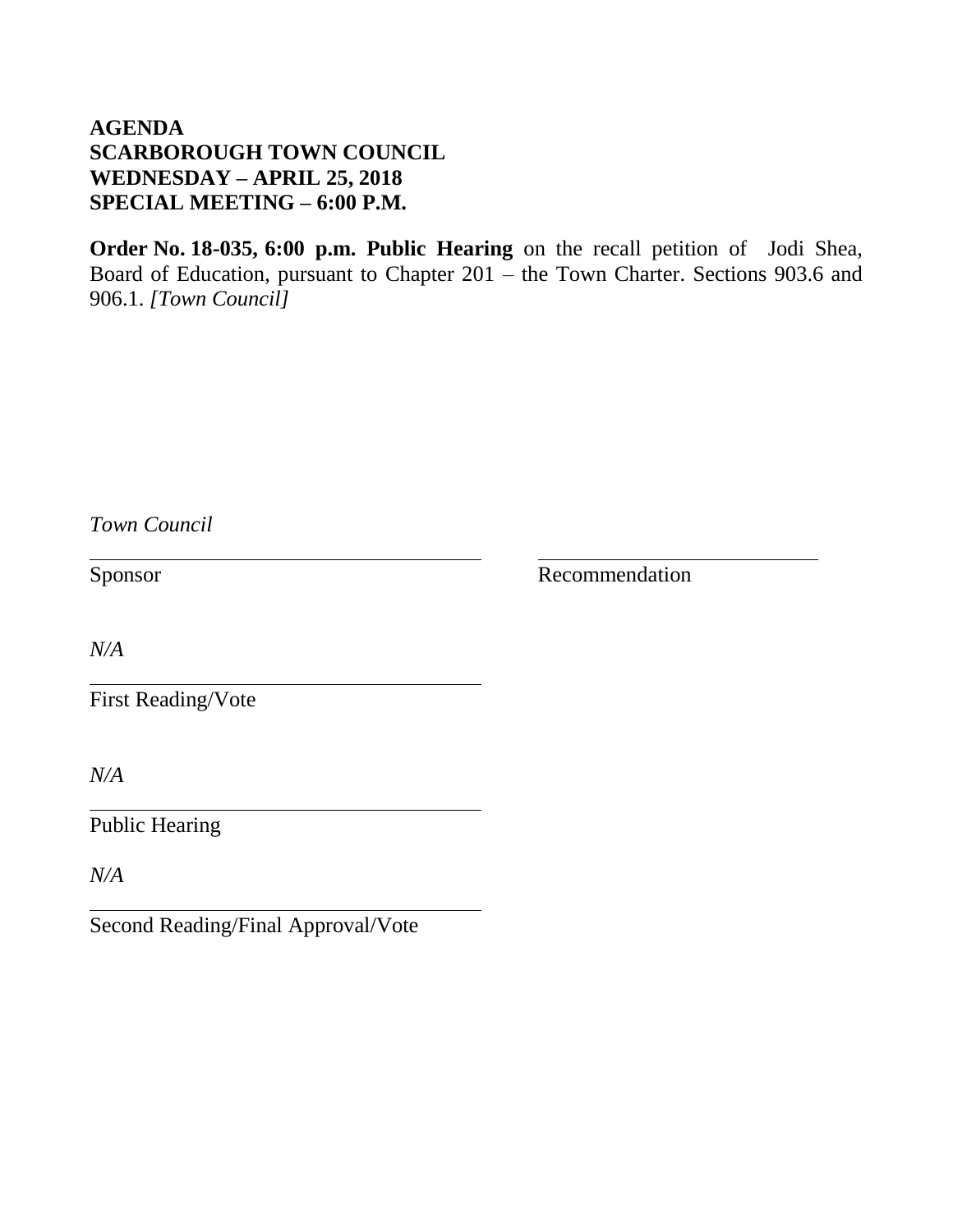**Order No. 18-036.** Move approval on the request to set the date, time and location of the three Recall Elections for the Board of Education for Tuesday, May 8, 2018, at 7:00 a.m. at the Municipal Building, located at 259 U.S. Route One. *[Town Council]*

| Town Council                       |                |
|------------------------------------|----------------|
| Sponsor                            | Recommendation |
| $04/25/18 - Vote$                  |                |
| <b>First Reading/Vote</b>          |                |
| N/A                                |                |
| <b>Public Hearing</b>              |                |
| N/A                                |                |
| Second Reading/Final Approval/Vote |                |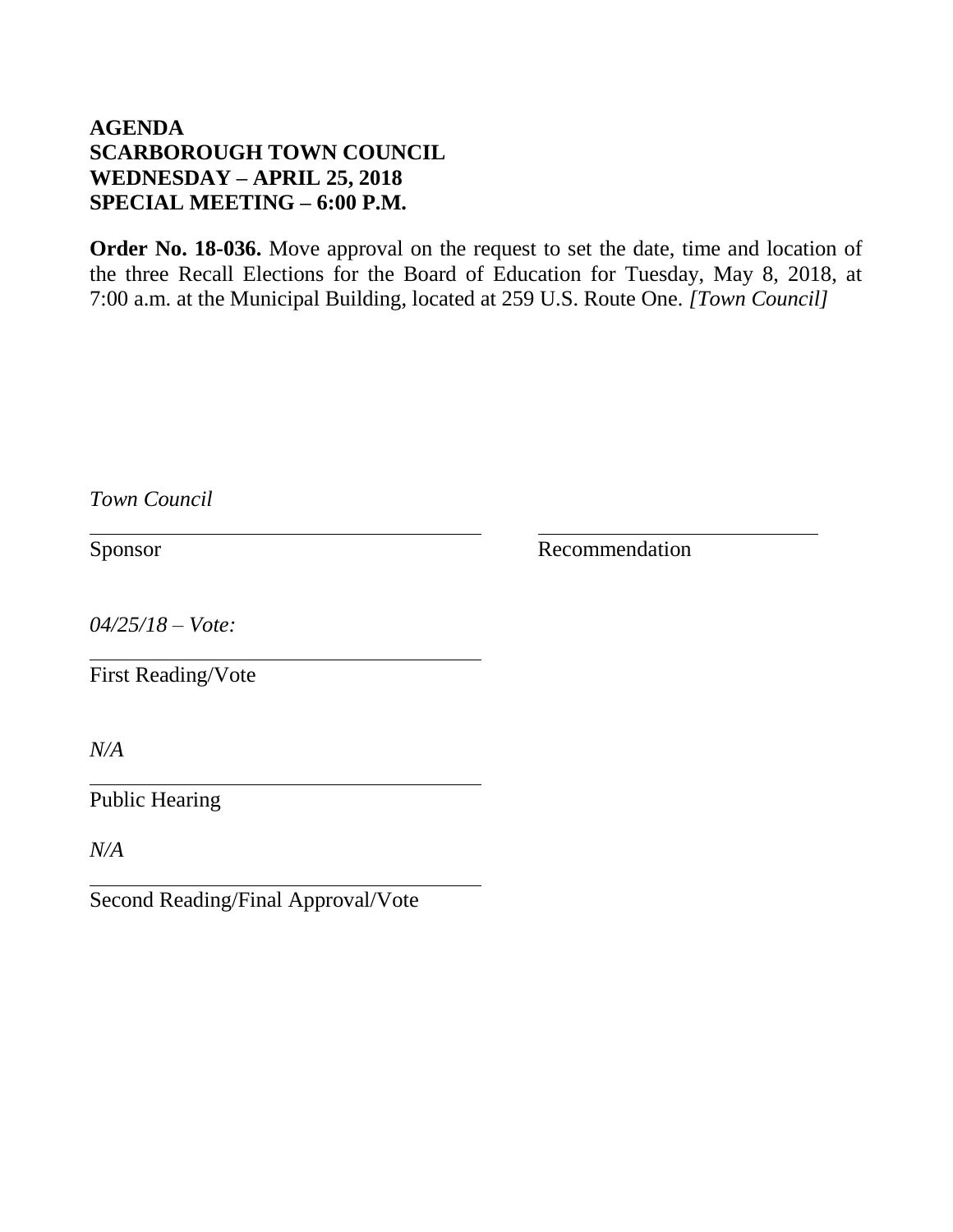### **MEMORANDUM**

Date: April 20, 2018

To: Members of the Town Council

From: Council Chair William Donovan

**Re: Recall Election Date** 

Although the matter of scheduling the recall election requires action by the Town Council, as Council Chair it is my responsibility to coordinate with staff and Council in setting the agenda. Given the interest in the recall I have prepared this memo to explain the reasons for selecting May 8 for the election.

In choosing May 8 I have been painfully aware of the emotional trauma experienced by many in our community involved in or affected by the recall. As one councilor wrote me, echoed by most other councilors, "The sooner this issue is concluded I think is in the best interests of the community."

The seriousness of the recall process has also strongly influenced me. Elected officials are accused of incompetence and sought to be removed from office. The right to a speedy trial is a Constitutional principal we all respect. Fairness compels me to not unnecessarily extend the hardship these proceedings have exacted on the Board members sought to be recalled.

Also influencing me is the need to give the Recall its own election forum. Given the limitations and requirements of the Town Charter, the only alternative date to May 8 is the June 12 School Budget Referendum vote. Separating these two school-related issues gives each the chance to be judged on its own merits.

I have also been mindful of meeting the letter and spirit of our Charter provisions that address the scheduling of the election. Scarborough's Charter supersedes State law here and is exclusively controlling. We have confirmed this with both our attorney and the Secretary of State's office. May 8 complies with the Charter provisions and is consistent with our practice in scheduling special elections such as School Budget Referendum votes.

Advance notice is always important in scheduling an election. Our community has been aware of the petition effort since March 6 and aware that an election will occur since the Town Clerk certified the petitions on April 6. Conducting the election more than a month thereafter is appropriate, especially in light of the widespread publicity this matter has drawn. The Town Council will vote to set the election date next Wednesday, April 25. The Town Clerk has confirmed that early voting will begin the next day.